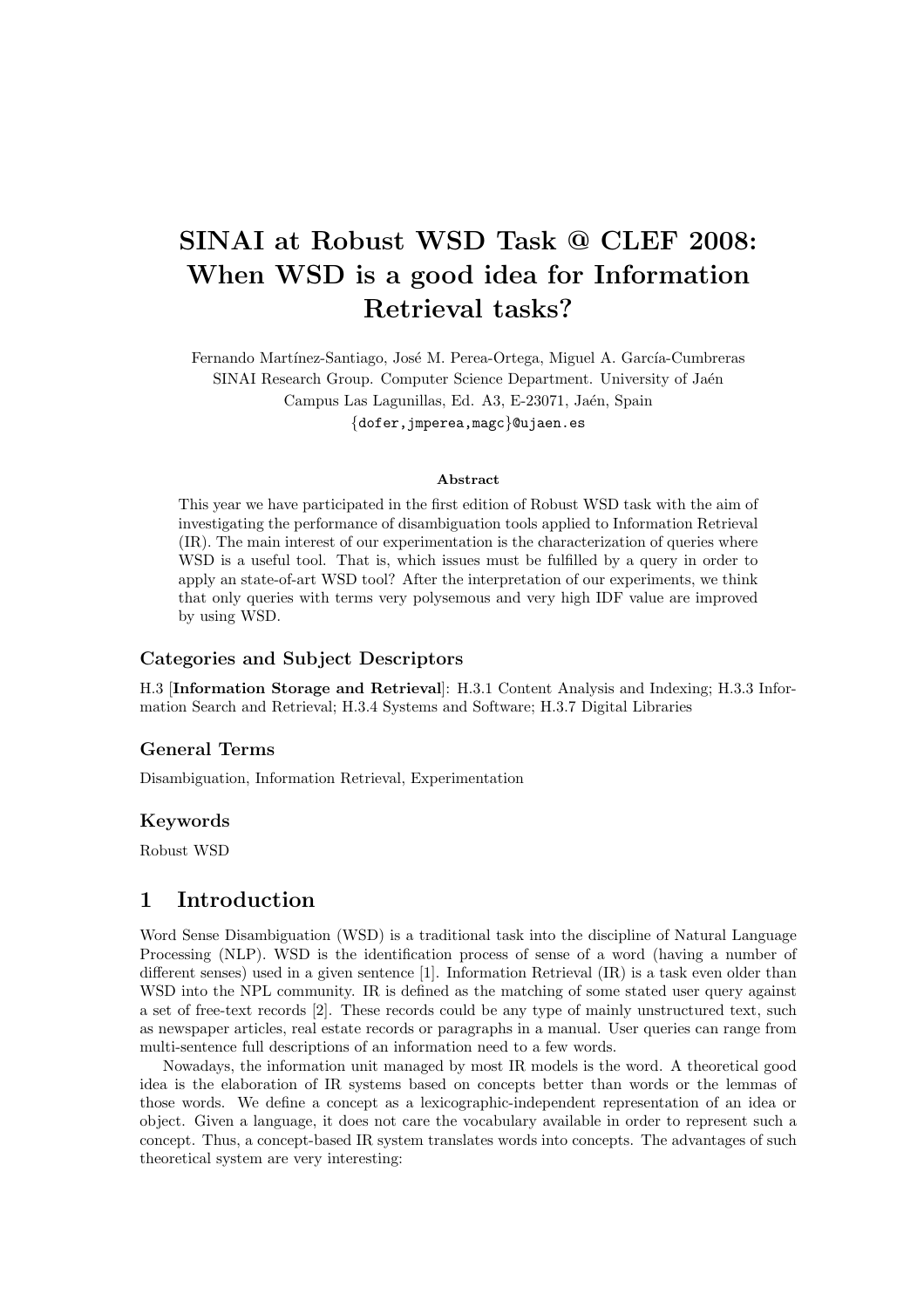- Given a word with two or more senses, the representation of such word is different for every sense and only documents relative to the right concept will be retrieved.
- In the same way, the vocabulary of the user and the vocabulary of a given relevant document could be different. No matter common words, only common concepts.
- Finally, if the representation of the concepts is language-independent, virtually the IR system is multilingual.

Obviously, if we want to make a concept-based IR system, we need at least three resources:

- 1. A thesaurus or terminological ontology. Given a word, which concept or concepts are represented by such word? In the same way: given a concept, which word or words are suitable for such concept?
- 2. A WSD tool. It maps a word in the correct concept according to the terminological ontology and the context of the word. Words with a sense only would be a trivial case.
- 3. WordNet is a semantic lexicon for the English language. It groups English words into sets of synonyms called *synsets*, provides short, general definitions, and records the various semantic relations between these synonyms sets [3].

However, in spite of the impressive amount of available resources, nowadays there is not any concept-based IR system that outperforms the best word-based IR systems. An usual reason given in the literature is that WordNet is excessively fine-grained. By example, "house" has 14 different senses, and "give" has more than 30 senses. In this way, Agirre and Lopez de Lacalle [4] depict a set of methods to cluster WordNet word senses. Respect of WSD and IR, Gonzalo et al. [5] claim that concepts-based indexes outperform words-based indexes only if the WSD tool that outperforms 90% of recall. State-of-art WSD tools obtain about 60% of precision/recall [6, 7] for "fine-grained all words" task<sup>1</sup>. Is this enough to improve an IR system? Which queries are improved and which queries are damaged? Which issues will determinate such sets of queries? After the interpretation of our experiments, we think that only queries with terms very polysemous and very high IDF value are improved by using WSD.

# 2 Experimental Framework

In the experiments carried out in this paper we have used the two disambiguated collections provided by the NUS [6] and UBC [7] teams and the default collection for Robust WSD task without WSD data. The default English collection for the Robust WSD task consists of 169,477 documents composed of stories from the British newspaper Glasgow Herald (1995) and the American newspaper Los Angeles Times (1994).

For each disambiguated collection we have generated four different indexes:

- A index type. This index stores each token and its *synset code* which has the highest score.
- B index type. This index stores only the *synset code* which has the highest score for each disambiguated token.
- A2 index type. It is the same as A index type but adding the two *token+synset* which have the highest score.
- B2 index type. It is the same as B index type but adding the two *synset codes* which have the highest score.

<sup>1</sup>Fine-grained all words is the name of a usual WSD task. In this paper, we have used WSD in a very similar way.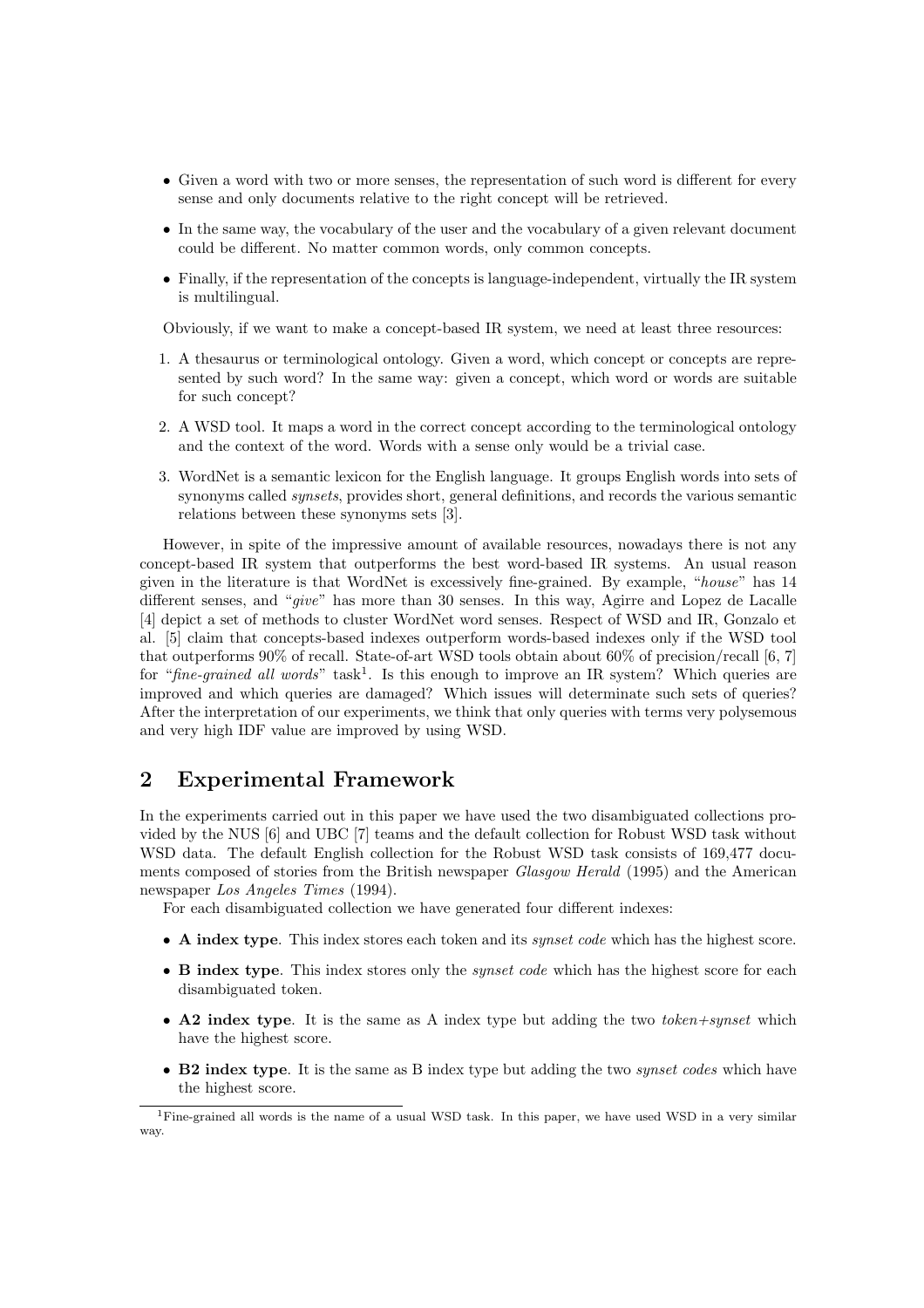| Experiment            | WSD system | Index unit                        | AvgP |
|-----------------------|------------|-----------------------------------|------|
| NUS-indexA-TD         | NUS team   | $token+synset$ (type A)           | 0.32 |
| NUS-indexB-TD         | NUS team   | synset only (type B)              | 0.35 |
| $NUS$ -index $A2$ -TD | NUS team   | two first token+synsets (type A2) | 0.27 |
| NUS-indexB2-TD        | NUS team   | two first synsets (type B2)       | 0.27 |
| Baseline case         | none       | stem of the word                  | 0.40 |

Table 1: The most outstanding results

In addition to these 8 indexes (4 for UBC team and 4 for NUS team), we have generated four common indexes (common-A, common-B, common-A2 and common-B2), merging a token from each disambiguated collection. Therefore, we have generated a total of 12 different indexes for the experiments with WSD data.

For the default collection without WSD data we have preprocessed it, making use of the *Porter* stemmer [8] and discarding the English stop-words.

#### 3 Experiments and Results

We report only the results obtained by using the disambiguated collection by using the system developed by the NUS team. Anyway, when we have used the WSD system of UBC, we have obtained an unusual low *average precision*  $(AvgP)$ , so we suppose we have some errors of implementation. We hope we will able to solve the errors for the revised version of this paper.

The selected set of experiments is depicted in the Table 1. As we expect, applying WSD in "a blind way" to improve IR does not work. The baseline case obtains better result than indexes based on disambiguated collections. We do not think that results get better by using other WSD tool, since the collections were disambiguated by using an state-of-art disambiguation software. On the other hand, the *synsets*-based indexes improve the indexes based on  $term+synset$ . We conclude that taking into account synonymous gets meaningful improvement.

Thus, state-of-art WSD systems must not be applied in the same way as other usual IR techniques such as pseudo-relevance feedback (PRF) or stemming, by example. The question is: Does exist any sort of queries where WSD should be apply? If so, how could we recognize such queries?

In order to carry out a more detailed analysis of results, we compared the *baseline* and "NUS $indexB"$  (disambiguation by using NUS WSD system) cases. NUS-indexB obtains better average precision than baseline case in 58 queries. It means improving 36.2% of queries by using disambiguated queries. If we count only the queries improved more than a 10%, a remarkable 28.6% (46 queries) is obtained. Thus, we aim to recognize a common set of properties in order to define these sets of queries in order to apply WSD properly for the IR task.

The first intuition that we want to evaluate is if "very polysemous queries will be improved by WSD". If we take into account the original 160 queries, the average number of senses per word is 2.39 (stop-words have been eliminated). If we take into account the 58 queries improved by using WSD, the average number of senses per word is 2.37. Finally, the average number of senses per word is 2.43 for not improved queries by using WSD (102 queries). These results are disappointing. A more detailed analysis reveals that non-empty words such as "find" or "information" are very common. In addition, these words are polysemous and they have very poor semantic weight.

Table 2 shows some queries where the difference between the baseline case and disambiguated index is noteworthy. Differences between both of them are huge so we think that the impact of WSD must be studied deeply. Next step is the evaluation at term level. In order to get an idea of the situation, we analyze some words. Results are depicted in the Table 3.

This is a very preliminary work, but there some interesting issues:

• There are words with very low IDF and very polysemous. By example, "give" is not a very interesting word for usual IR systems. Anyway, if the IR system uses an index based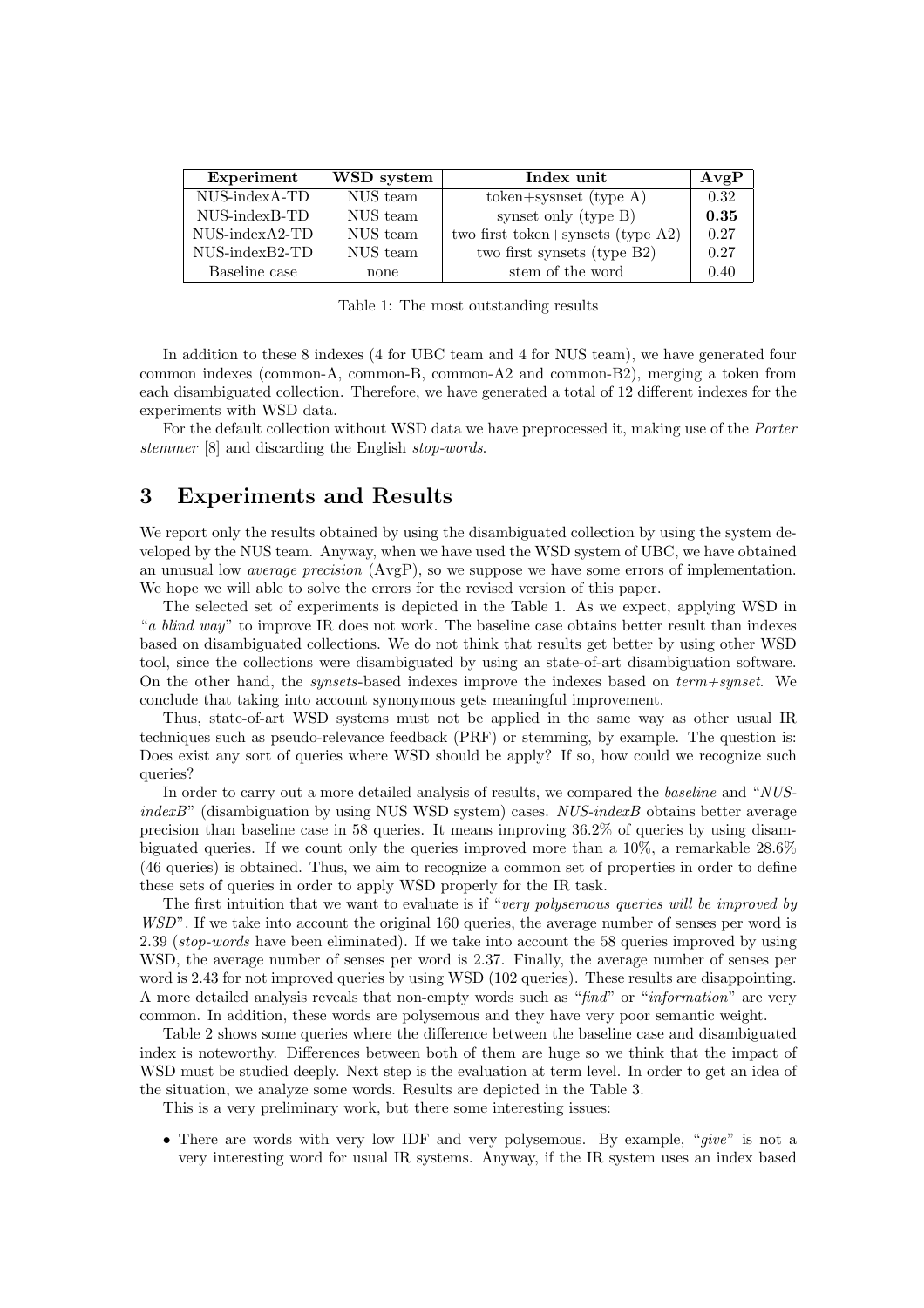| Query id           | Query text (Title+Description)      | using<br>AvgP | using<br>AvgP    | Avg. of word   |
|--------------------|-------------------------------------|---------------|------------------|----------------|
|                    |                                     | baseline      | $NUS$ -index $B$ | senses         |
| $10.2452/180$ -AH  | Bankruptcy of Barings.<br>What      | 0.025         | 0.765            | 3.71           |
|                    | was the extent of the losses in the |               |                  |                |
|                    | Barings bankruptcy case?            |               |                  |                |
| $10.2452/151 - AH$ | Wonders of Ancient World. Look      | 0.061         | 0.571            | 3.54           |
|                    | for information on the existence    |               |                  |                |
|                    | and/or the discovery of remains     |               |                  |                |
|                    | of the seven wonders of the an-     |               |                  |                |
|                    | cient world                         |               |                  |                |
| $10.2452/190 - AH$ | Child Labor in Asia. Find docu-     | 0.887         | 0.123            | 2.07           |
|                    | ments that discuss child labor in   |               |                  |                |
|                    | Asia and proposals to eliminate     |               |                  |                |
|                    | it or to improve working condi-     |               |                  |                |
|                    | tions for children                  |               |                  |                |
| $10.2452/252$ -AH  | Pension Schemes in<br>Europe.       | 0.444         | 0.15             | $\overline{4}$ |
|                    | Find documents that give in-        |               |                  |                |
|                    | formation about current pension     |               |                  |                |
|                    | systems and retirement benefits     |               |                  |                |
|                    | in any European country             |               |                  |                |

Table 2: Some queries where the difference between the baseline case and disambiguated index is noteworthy

| Term       | Query id           | <b>IDF</b> | <i>synset</i> (NUS) | NUS Confidence | Correct sense? |
|------------|--------------------|------------|---------------------|----------------|----------------|
| bankruptcy | $10.2452/180$ -AH  | 4.76       | 0386165-n           | 0.52           | Yes            |
| ancient    | $10.2452/151 - AH$ | 4.42       | 01665065-a          | 0.43           | Yes            |
| world      | $10.2452/151 - AH$ | $1.64\,$   | 06753779-n          | 0.13           | No             |
| child      | $10.2452/190 - AH$ | 2.94       | 07153837-n          | 0.79           | No             |
| give       | $10.2452/252 - AH$ | 1.597      | 01529684-v          | 0.37           | No             |

Table 3: Some terms and data about these terms

on synsets, then the IDF of each word increases because of polysemy: obviously, in an index based on synsets, every sense of each word will obtain an IDF rather higher than the corresponding word in an index based on stems or lemmas.

• On the other hand, there are words like "bankruptcy" or "ancient" in which the IDF is high, so the IDF of the corresponding disambiguated synset will be high, too. If the WSD software has a high confidence in order to assign the correct sense, then we think this is a good candidate of word to be disambiguated.

In order to obtain reliable conclusions we need a very elaborate list of words and a lot of information about how the word is being disambiguated in the query and in the document collection, and how the correct/erroneous disambiguation of the word affects to the final score of the document. Anyway, we would go so far as to say a first approximation: words with low IDF and a high number of senses must be not disambiguated; too much risk and too few benefit. On the other hand, words with high IDF and high disambiguation confidence must be disambiguated. Of course, this heuristic must be refined, studied and evaluated, but we think that the idea is correct: the selective application of WSD in the IR.